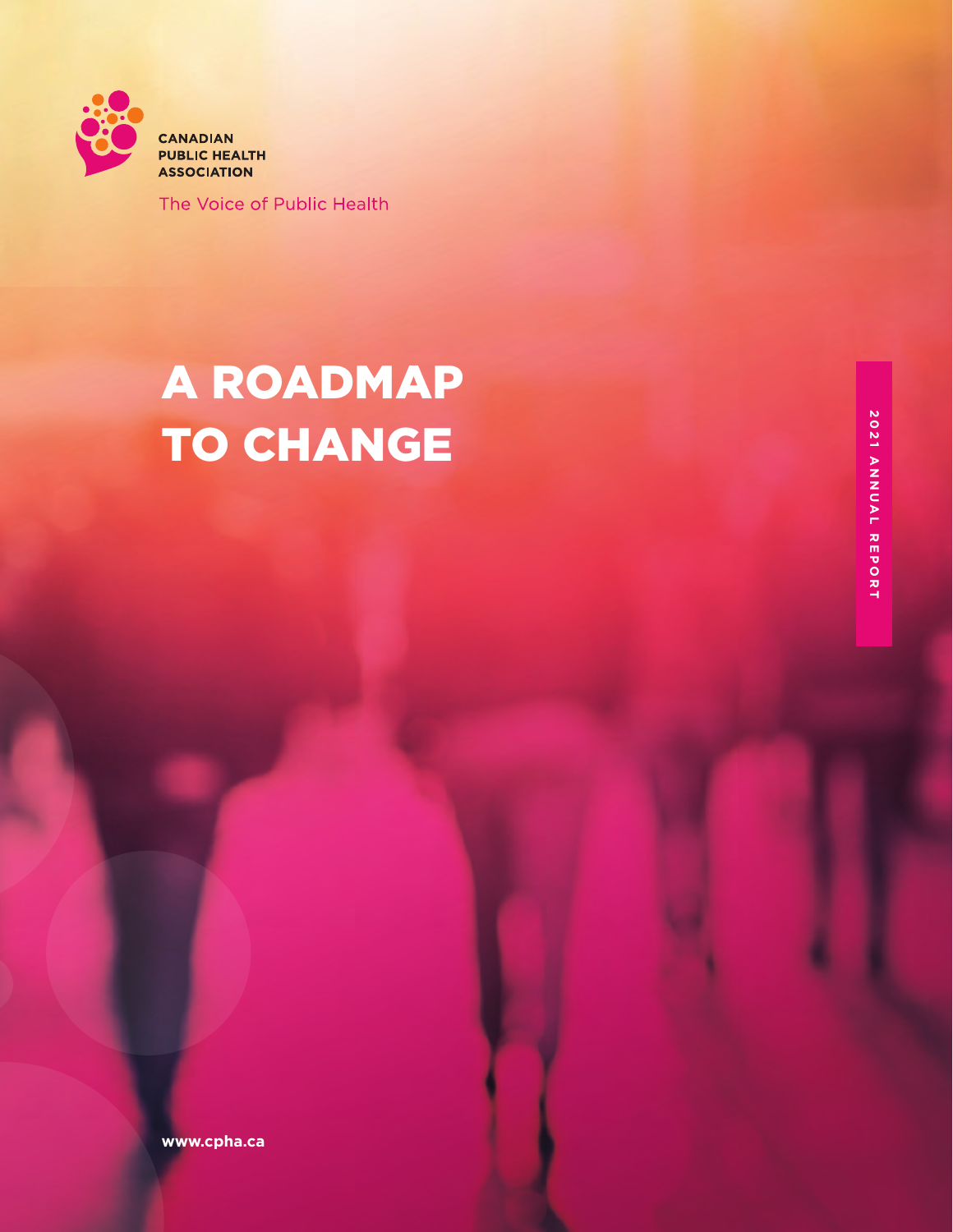# A NEW STRATEGIC PLAN FOR 2021-2025

CPHA envisions an equitable and sustainable world inhabited by healthy people in thriving communities. Today, achieving our vision for public health faces many challenges. The COVID-19 pandemic and the opioid crisis have amplified the shortcomings in our health surveillance systems and the failings of our health and social safety nets. The climate crisis poses an existential threat. Racialized, Black, Asian and Indigenous Peoples continue to endure the pernicious effects of systemic



barriers limiting their ability to receive quality health and social services. Far too many in our society are denied equitable access to the social, ecological, and structural determinants of health, the primary factors that shape the health and well-being of individuals and communities.

CPHA defines the practice of public health as an approach to maintaining and improving the health of populations based on the principles of social justice, attention to human rights and equity, evidence-informed policy and practice, and addressing the underlying determinants of health. Such an approach places health promotion, health protection, population health surveillance, and the prevention of death, disease, injury and disability as the central tenets of all related initiatives.

CPHA will continue to advocate for healthy public policy on current and emerging public health issues while acknowledging and speaking out on deep-rooted inequities and social injustices. With courage, innovation and commitment, CPHA will draw on the collective strength of its members' public health expertise and passion for change to accelerate progress in key strategic areas.

The plan features [new vision, mission and value](https://www.cpha.ca/vision-and-mission)  [statements](https://www.cpha.ca/vision-and-mission) for the Association as well as six interconnected strategic priorities:

- • Strengthen and renew public health systems and practice;
- Advance Truth and Reconciliation with Indigenous Peoples;
- Advance social justice, anti-oppression and anti-racism;
- Promote population mental wellness;
- Promote action on the ecological determinants of health; and
- • Enhance engagement and organizational sustainability.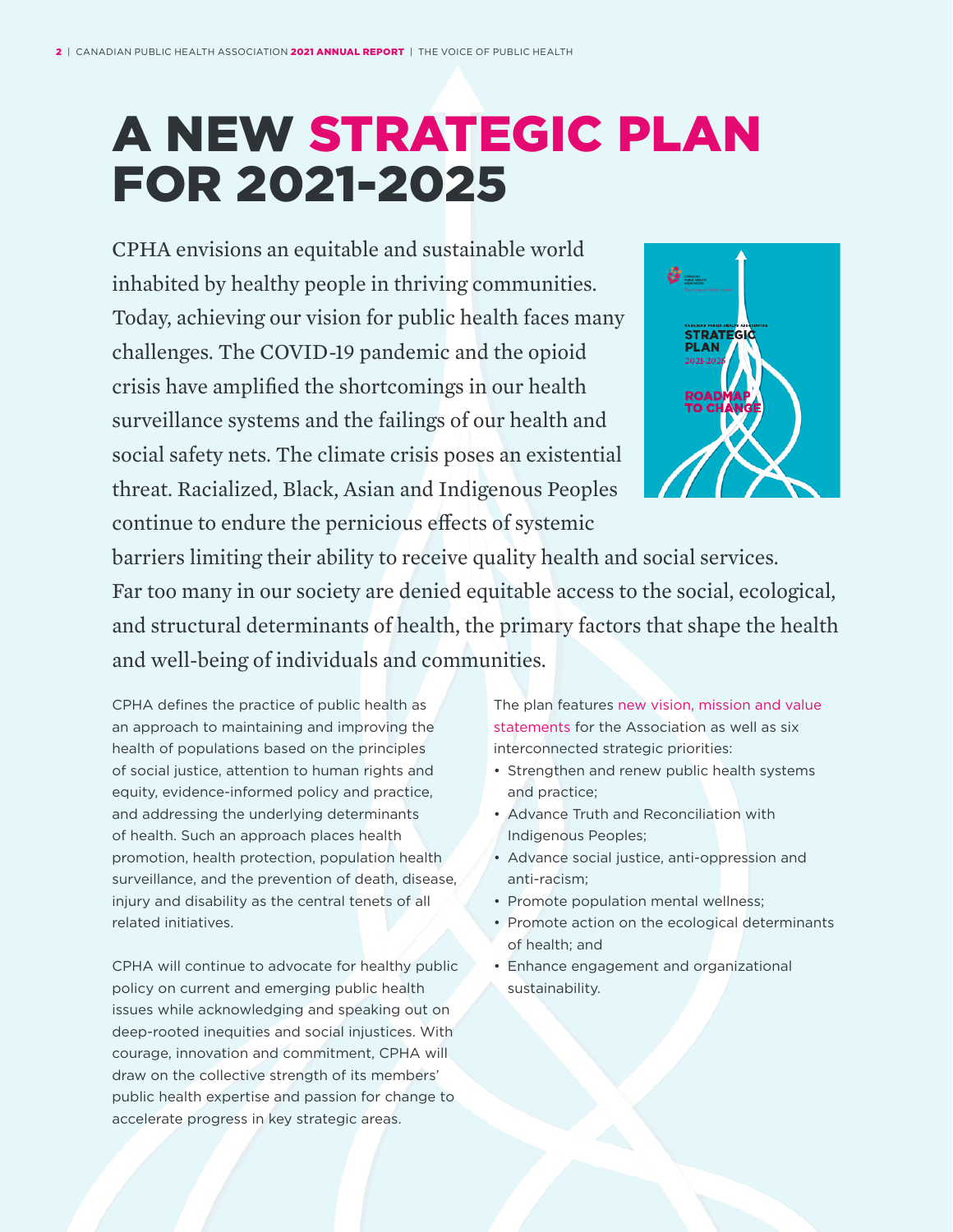## COVD-



#### Review of Canada's initial response to the COVID-19 pandemic

CPHA released a review of [Canada's Initial](https://www.cpha.ca/review-canadas-initial-response-covid-19-pandemic)  Response to the COVID-19 [Pandemic](https://www.cpha.ca/review-canadas-initial-response-covid-19-pandemic).

The report examined the response to the pandemic in Canada, offering a perspective and overview of public health measures as they evolved from the first wave to the second. This report provided a nongovernmental perspective and overview of the public health measures taken during the event, and those actions taken to address the social determinants of health in Canada.

#### Global vaccine equity

CPHA was part of a group of 30 health organizations and 644 health professionals calling on the Government of Canada to dedicate more resources to supporting the equitable global supply of vaccines. [The letter](https://www.cpha.ca/open-letter-prime-minister-global-vaccine-equity)  called for three specific actions:

- 1. Support the temporary waiver of the Agreement on Trade-Related Aspects of Intellectual Property Rights Agreement in relation to products and technologies related to the prevention, treatment or containment of COVID-19, as proposed by India and South Africa to the World Trade Organization.
- 2. Get shots into arms now by supplying surplus vaccine doses via COVAX through predictable and scheduled donations where timelines and quantities are transparently available to recipient countries and the public.
- 3. Improve future vaccine supply via increases in the number of sustainable, geographically-diverse vaccine manufacturing facilities.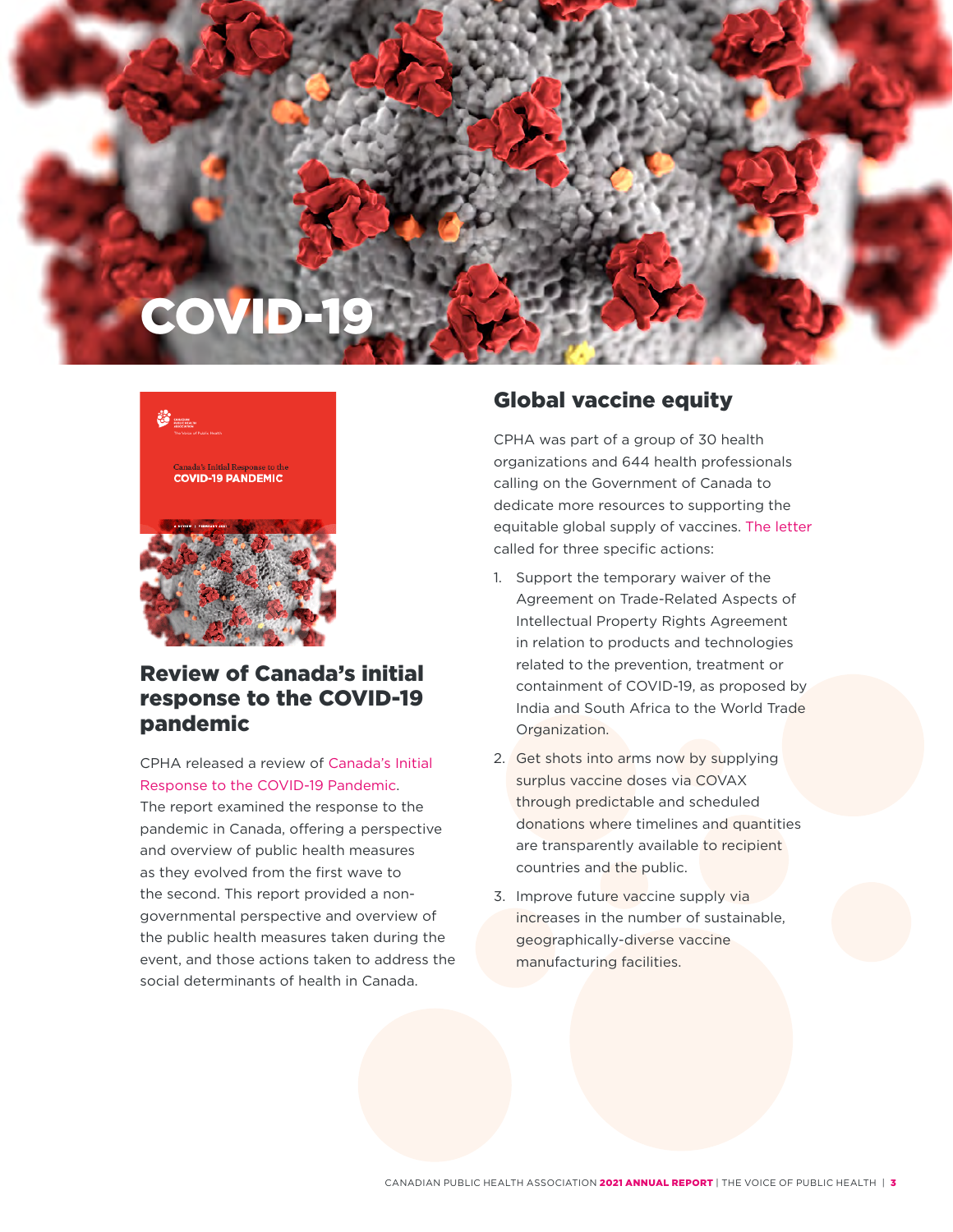#### A public health approach to population mental wellness

Population mental wellness has been an underlying theme in much of the Association's recent work, whether it be to address [children's](https://www.cpha.ca/childrens-unstructured-play)  [access to play](https://www.cpha.ca/childrens-unstructured-play), [substance use](https://www.cpha.ca/decriminalization-personal-use-psychoactive-substances), the social determinants of health, [stigma](https://www.cpha.ca/racism-and-public-health)  [and racism,](https://www.cpha.ca/racism-and-public-health)



[Jordan's Principle](https://www.cpha.ca/jordans-principle-and-public-health) or sexual health. This [position](https://www.cpha.ca/public-health-approach-population-mental-wellness)  [statement](https://www.cpha.ca/public-health-approach-population-mental-wellness) describes how personal, social and ecological determinants of health can affect population mental wellness, and how public health approaches can be applied.

#### Provide safer, more inclusive care for people with STBBIs

CPHA launched a [free online continuing](https://learning.cpha.ca/course/index.php?categoryid=13)  [professional development course.](https://learning.cpha.ca/course/index.php?categoryid=13) Intended for family physicians and other clinical care providers, this modular course explores the stigma and discrimination often encountered by patients/ clients seeking services for sexual health, substance use or STBBIs. The course has been accredited by the University of Ottawa.



The Canadian Substance Use Resource and Knowledge Exchange Centre (SURE) launched a new website created by CPHA to support the implementation of a public health approach to substance use. Visitors can access hundreds of free knowledge exchange products, bookmark resources and save searches on the SURE [website](https://substanceuse.ca/).





CPHA released a position statement entitled [Tobacco](https://www.cpha.ca/tobacco-and-vaping-use-canada-moving-forward)  and [Vaping](https://www.cpha.ca/tobacco-and-vaping-use-canada-moving-forward) Use in [Canada: Moving](https://www.cpha.ca/tobacco-and-vaping-use-canada-moving-forward)  [Forward](https://www.cpha.ca/tobacco-and-vaping-use-canada-moving-forward). Tobacco products and nicotine-containing vaping devices are used to provide nicotine, an addictive substance;

however, the two products have differing health effects. The position statement included a series of recommendations directed at federal, provincial, territorial and municipal governments.

### **EXP** YouTube CPHA on YouTube

You can catch up on any of CPHA's webinars you might have missed by visiting our YouTube channel. Topics include:

- Alcohol policy in Canada
- • [Cannabis](https://www.youtube.com/playlist?list=PLhwO2PjX7LDfQlcZn2mG_ERKjLFLbi2RX)
- [CANVax](https://www.youtube.com/playlist?list=PLhwO2PjX7LDdaGQ45QDlDLAa-J_1w69QL) webinar series
- COVID-19 vaccine safety [information](https://www.youtube.com/playlist?list=PLhwO2PjX7LDelQSLodJDsaGy4aDKewzGa)
- Infectious disease and climate change
- [Substance use](https://www.youtube.com/playlist?list=PLhwO2PjX7LDelBImym9fAMPW0J_NixO4I)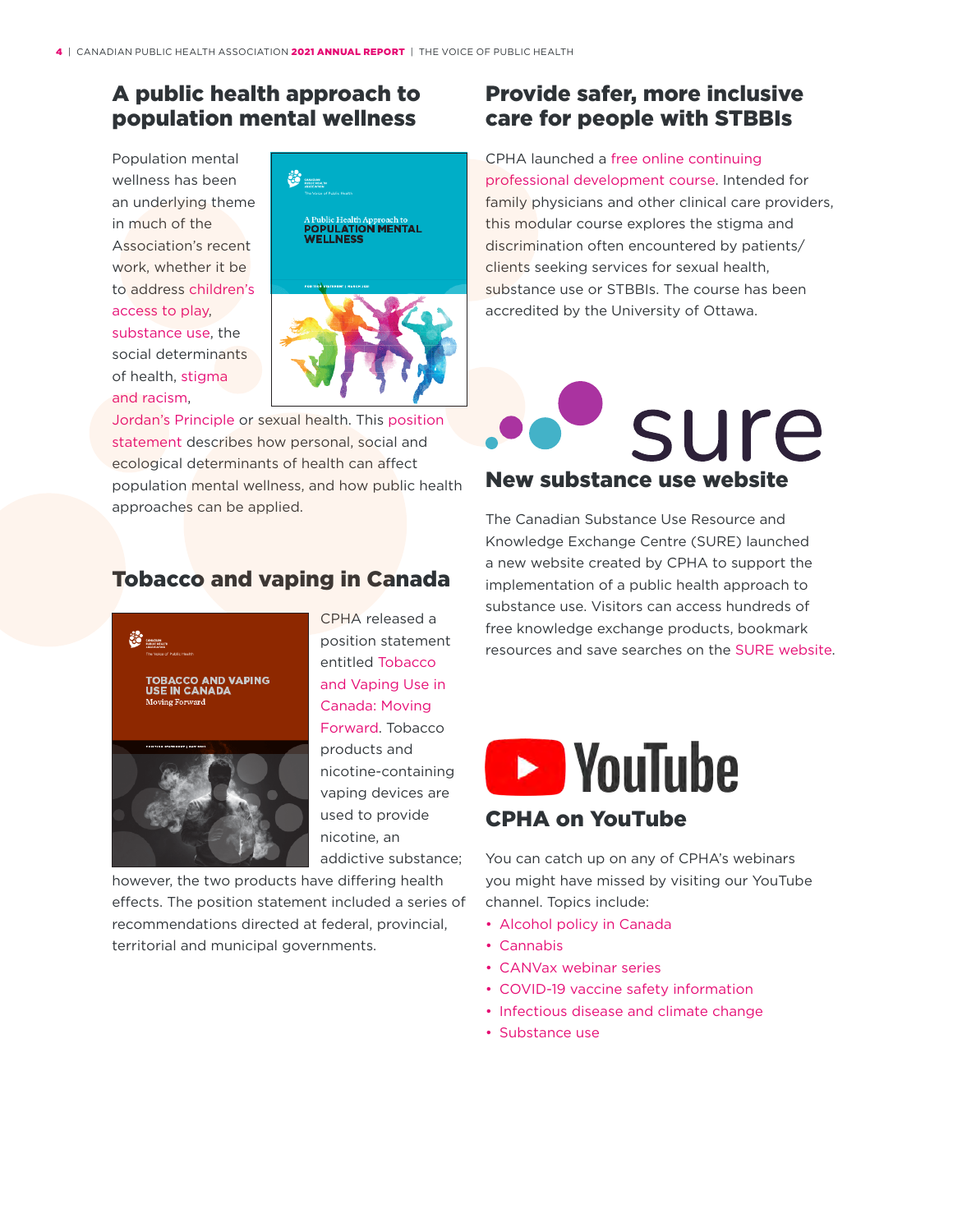

#### Supreme Court decision on greenhouse gas pollution pricing

On 25 March 2021, the Supreme Court of Canada [ruled in favour](https://www.scc-csc.ca/case-dossier/cb/2021/38663-38781-39116-eng.aspx) of the constitutionality of the federal *Greenhouse Gas Pollution Pricing Act* (2018), affirming the authority of the federal government to set national standards for carbon pricing. [CPHA applauded the decision,](https://www.cpha.ca/public-health-applauds-supreme-court-decision-greenhouse-gas-pollution-pricing) noting that greenhouse gas emissions are a quintessential public health concern because the emissions, wherever the source, disrupt biophysical and economic systems, threatening the well-being and health of populations everywhere. CPHA was an intervenor that supported the federal government. Jennifer L. King, Michael Finley, and Liane Langstaff, lawyers from Gowling WLG's Environmental Law Group, represented CPHA.

# Healthy, green and just recovery

In collaboration with the Canadian Health Association for Sustainability and Equity and the Ontario Public Health Association, CPHA produced [a series of blogs, factsheets and](https://www.cpha.ca/resources?topic=170)  [backgrounders](https://www.cpha.ca/resources?topic=170) to disseminate important and timely research on the need to improve public health, decrease health inequities and provide beneficial side effects in the fight to address climate change.

#### Code Red for a healthy future

The *Lancet* [Countdown](https://www.thelancet.com/journals/lancet/article/PIIS0140-6736(21)01787-6/fulltext)  [on Health and](https://www.thelancet.com/journals/lancet/article/PIIS0140-6736(21)01787-6/fulltext) 

[Climate Change](https://www.thelancet.com/journals/lancet/article/PIIS0140-6736(21)01787-6/fulltext) is a comprehensive yearly analysis tracks progress on key indicators of the impact of climate change on human health and the world's efforts to minimize



it. The [Policy Brief for Canada p](https://www.cpha.ca/sites/default/files/uploads/advocacy/2021_lancet/2021_Lancet_Countdown_Canada_Policy_Brief_e.pdf)rovides countryspecific recommendations by leading domestic experts to highlight areas in which leaders and policy-makers should focus to develop a healthy response to climate change.

#### Infectious disease and climate change

The [national poster contest](https://www.cpha.ca/contest) is an opportunity for Grade 6 students from across Canada to learn more about climate sensitive infectious diseases like Lyme disease and West Nile virus, and share awareness and prevention information with their communities.

[report](https://www.cpha.ca/sites/default/files/uploads/resources/idcc/CPHA_IDCC_Key_informant_interviews.pdf) describes what is happening in Canada with respect to climate change and infectious diseases and highlights challenges and opportunities within this emerging field of inquiry.

Our [key informant](https://www.cpha.ca/sites/default/files/uploads/resources/idcc/CPHA_IDCC_Key_informant_interviews.pdf)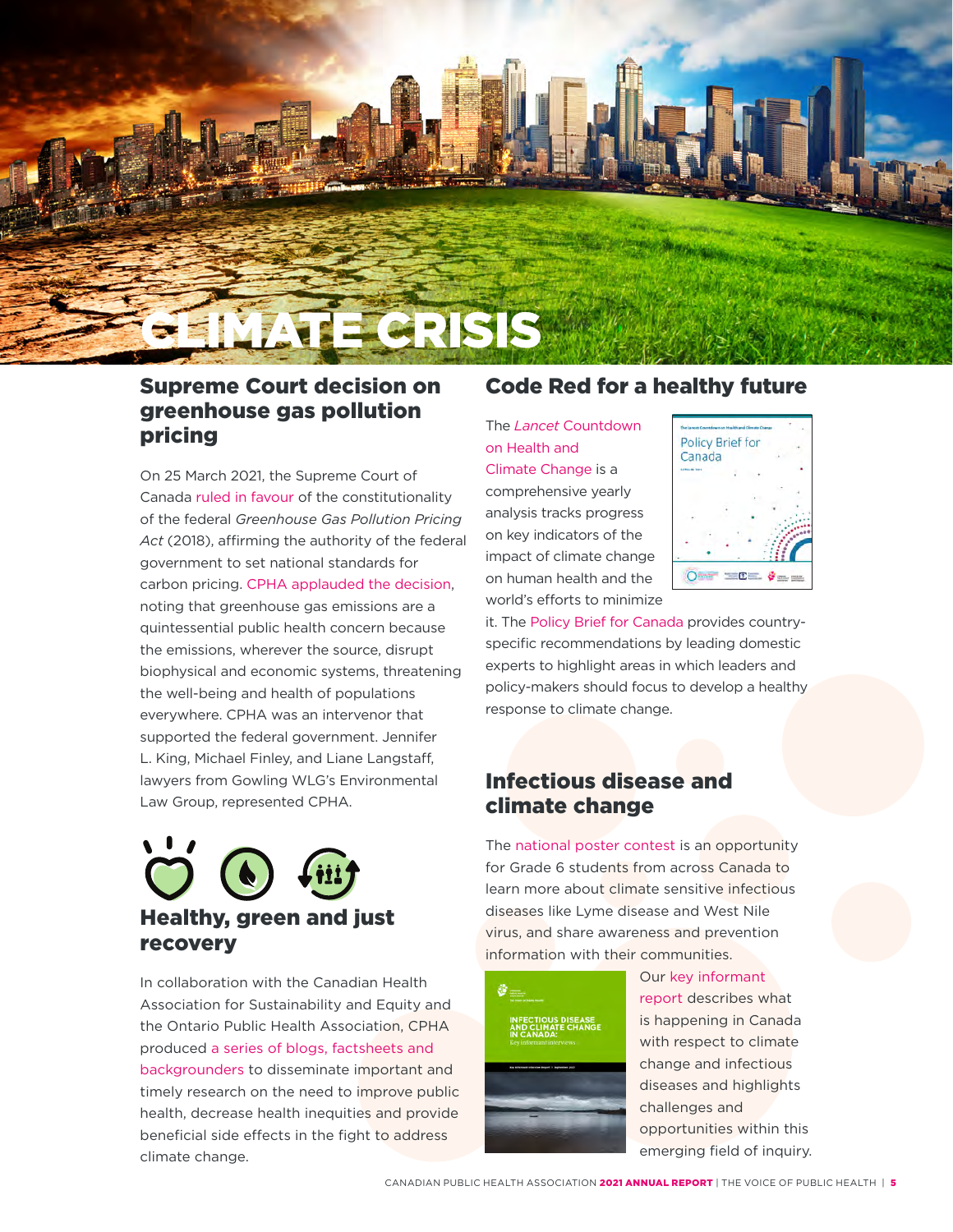

### IN MEMORIAM

#### Benita Cohen, RN, MSc, PhD

10 May 1956 – 17 November 2021

It was with great sadness that we announced the sudden passing of Benita Cohen.

In addition to being the Chair of CPHA's Board of Directors, Benita was an Associate Professor in Nursing at the University of Manitoba, where she focused on mentoring students to become health equity champions.

Her research projects included exploring public health nurses' role in addressing child and family poverty; an equity scan of Canadian tobacco control policy; a health equity impact assessment of a provincial parenting program; development of a conceptual framework of organizational capacity for public health equity action; and a systematic review of public health's role in advocacy for health equity.

Benita received the 2013 Community Health Nurses of Canada Award of Merit for her contributions to the field of public/ community health.

As the Chair of CPHA's Board, she worked to strengthen public health system capacity to promote health equity and social justice.

Benita was a great advocate for public health and health equity who will be greatly missed by her family and friends, her colleagues and students and by everyone at CPHA.

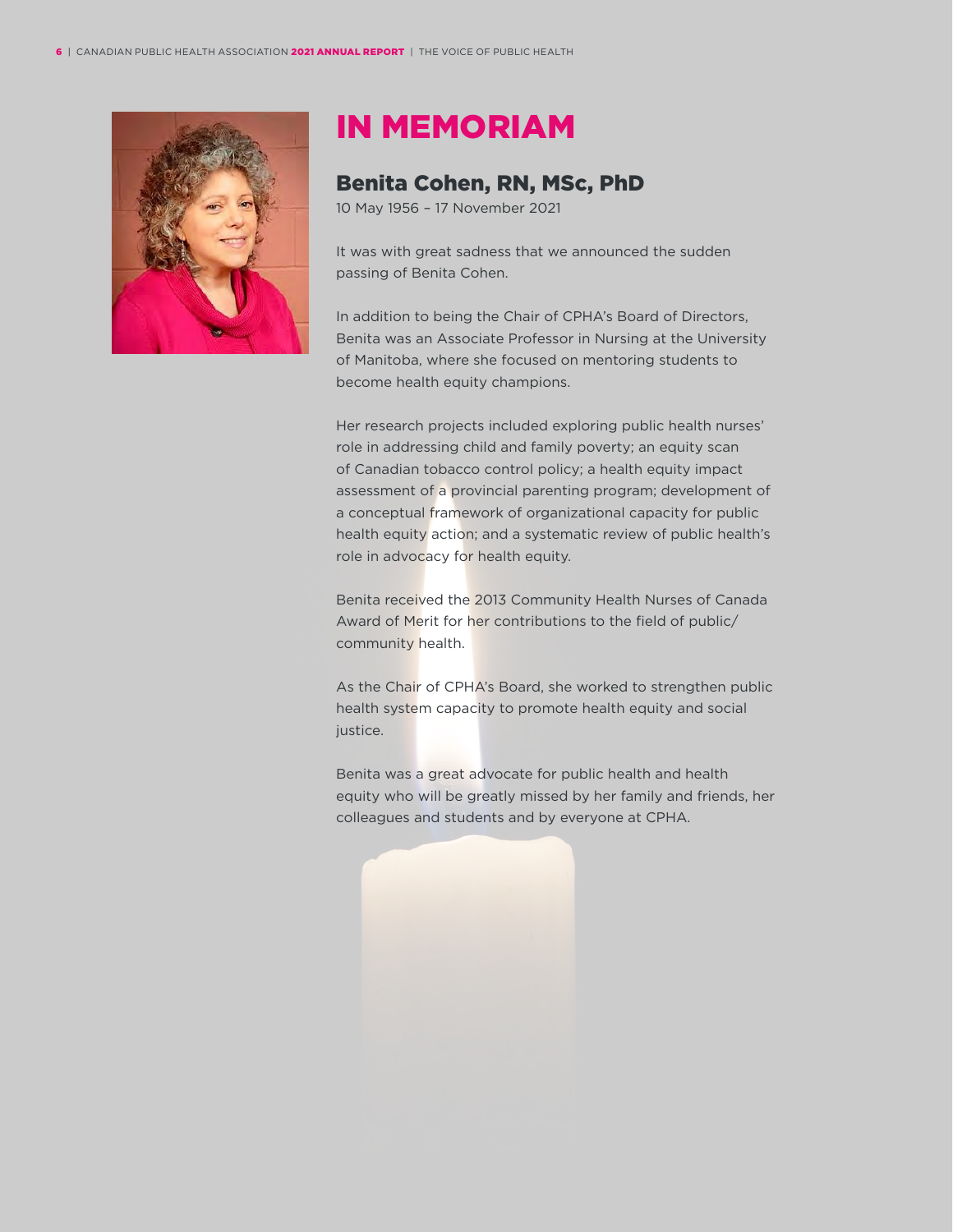### Outstanding contributions to Public Health in Canada

In 2021, the Canadian Public Health Association honoured these very [deserving](https://www.cpha.ca/award-recipients)  [individuals](https://www.cpha.ca/award-recipients) for exceptional service to their community and profession.



**R.D. Defries Award** Louise Potvin



**Membership** Brent T. Friesen



**Ron Draper Health Promotion Award** Bernadette Pauly



**Certificate of Merit** Anna Betty Achneepineskum



**National Public Health Hero Award** Jennifer L. King, Michael Finley and Liane Langstaff – Gowling WLG

#### Canadian Public Health Association 2021 Board of Directors

| <b>CHAIR</b>       | Benita Cohen, RN, MSc, PhD           |
|--------------------|--------------------------------------|
| <b>CHAIR-ELECT</b> | Vamini Selvanandan, BSc, MD, CCFP    |
| <b>DIRECTORS</b>   | Jason Cabaj, MD, MSc, FRCPC          |
|                    | Katie-Sue Derejko, MPH, MA, PMP      |
|                    | Monica Emode, BA, MSc (c)            |
|                    | Yipeng Ge, MD, BHSc                  |
|                    | Donika Jones, MPH, BSc, BA           |
|                    | Sume Ndumbe-Eyoh, Hons BSc, MHSc     |
|                    | Thomas Piggott, MD, MSc, CCFP, FRCPC |
|                    | Laura (McQuillan) Taylor, BSc, MPH   |

#### Supporters of Public Health in Canada

| <b>PRESENTING PARTNER</b>                 | Canadian Institutes of Health Research                                        |
|-------------------------------------------|-------------------------------------------------------------------------------|
| <b>PUBLIC HEALTH</b><br><b>CHAMPIONS</b>  | AstraZeneca Canada Inc.                                                       |
|                                           | <b>GSK</b>                                                                    |
|                                           | Medicago Inc.                                                                 |
|                                           | Merck & Co. Inc.                                                              |
|                                           | Moderna, Inc.                                                                 |
|                                           | Pfizer Canada                                                                 |
|                                           | Sanofi Pasteur Limited                                                        |
|                                           | Segirus                                                                       |
| <b>LEGACY BENEFACTOR</b>                  | National Collaboratoring Centres for Public Health                            |
| <b>FRIEND OF PUBLIC HEALTH</b>            | Canadian Institute for Health Information                                     |
| <b>PUBLIC HEALTH</b><br><b>SUPPORTERS</b> | Innovative Medicines Canada                                                   |
|                                           | Schulich Interfaculty Program in Public Health, University of Western Ontario |
|                                           | University of Waterloo Faculty of Applied Health Sciences                     |
|                                           | Valneva                                                                       |
| <b>COLLABORATORS</b>                      | Assembly of First Nations                                                     |
|                                           | Canadian Alliance for Regional Risk Factor Surveillance                       |
|                                           | <b>Métis National Council</b>                                                 |
|                                           | Network of Schools and Programs of Population Public Health                   |
|                                           | Pan American Health Organization                                              |
|                                           | Public Health Agency of Canada                                                |
|                                           | Public Health Physicians of Canada                                            |